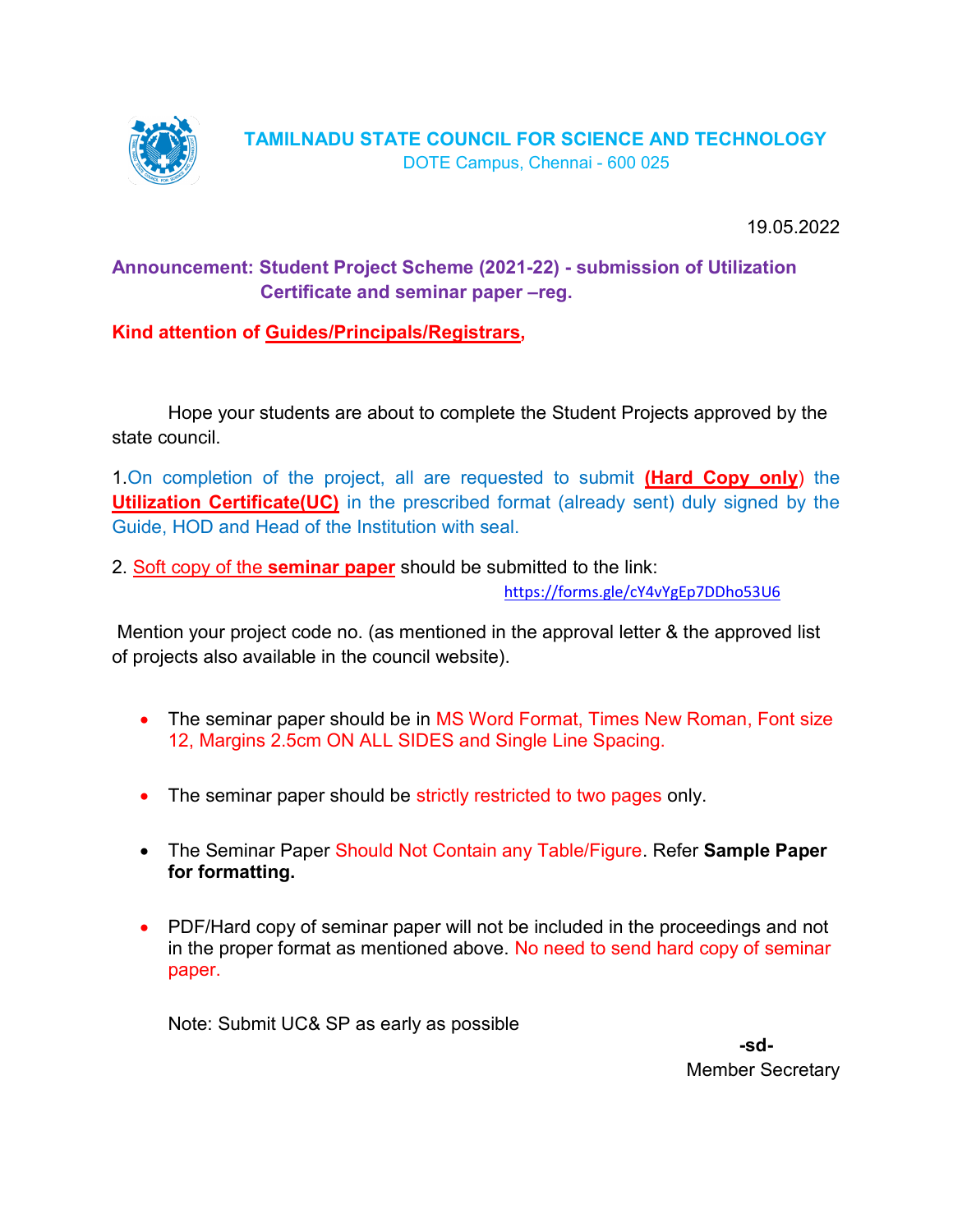## TAMILNADU STATE COUNCIL FOR SCIENCE AND TECHNOLOGY DOTE CAMPUS, CHENNAI - 600 025

## STUDENT PROJECT SCHEME 2021-2022 UTILISATION CERTIFICATE

(TWO COPIES)

1. Name of the guide and address :

2. Name of the student(s)  $\qquad \qquad$ :

3. Title of the project :

4. Project code :

It is certified that a sum of Rs............ (Rupees ) Sanctioned by the council for carrying out above mentioned student project has been utilized for the purpose for which it was sanctioned and sum of Rs. .........................remaining unutilized is refunded.

Signature of the guide Signature of the HOD Signature of the REGISTRAR/PRINCIPAL/DEAN With SEAL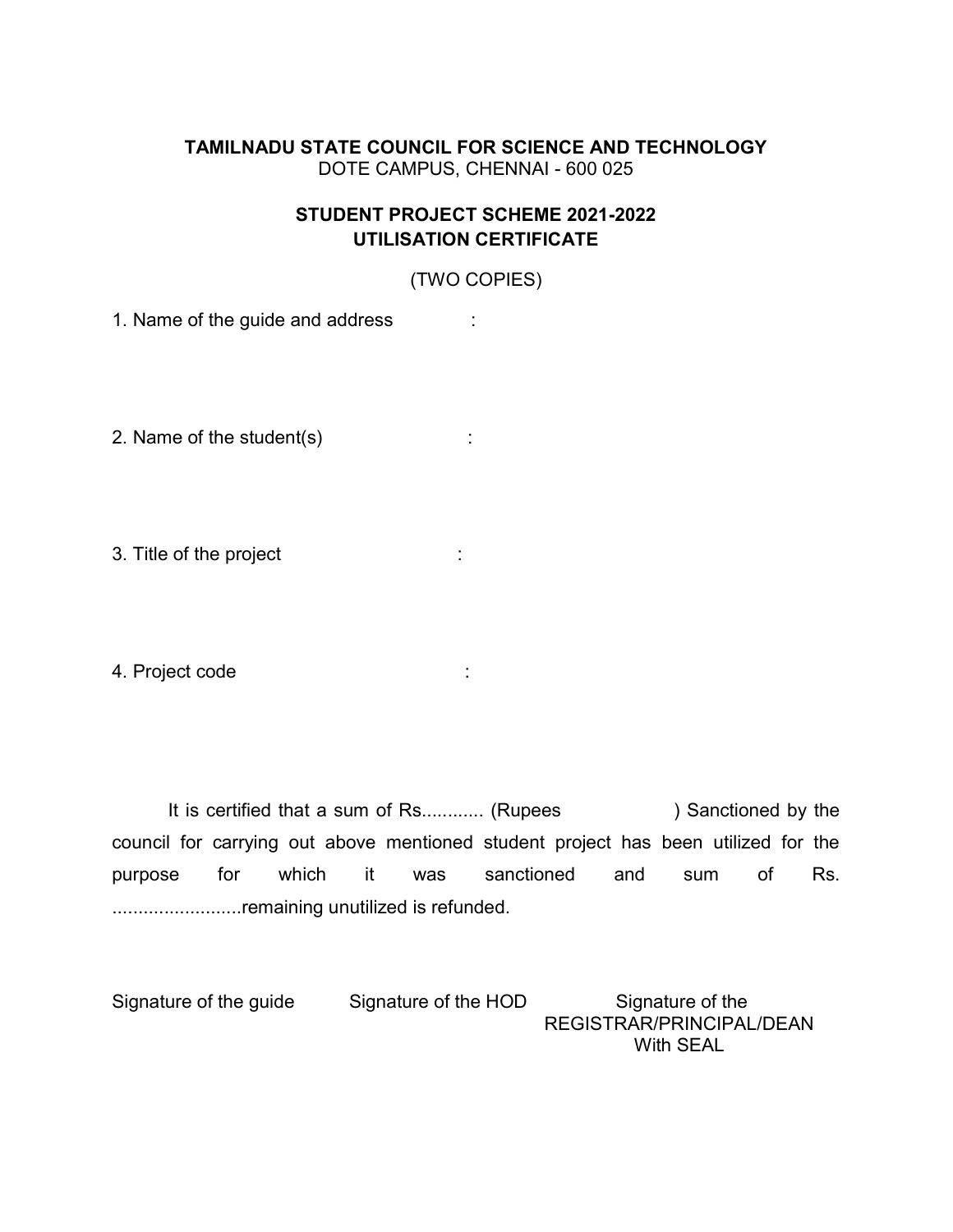## SAMPLE PAPER

## ADVANCED TECHNIQUE FOR SOIL MOISTURE CONTENT BASED AUTOMATIC MOTOR PUMPING FOR AGRICULTURAL LAND PURPOSE

#### A.Anand, R.Ramesh, M.Nandhu and N.Ram

Department of chemistry, Anna university, Chennai – 641 049

#### Abstract

The project mainly aims in designing a system which is capable of checking the soil moisture content and automatically pumps the water into the field for agriculture purpose using solar energy. In irrigation process the most important parameter of monitoring is soil. So, the soil moisture sensor is used to find whether the soil is wet or dry. The pumping motor will pump the water only when the field is dry. The sensor sends the status of the soil to the microcontroller 8051and based on that the controller will display the status in the LCD and switch ON or OFF the submersible pump.

#### Introduction

Automatic irrigation system is very important in the field of agriculture. It is used to maintain the level of water or moisture in the soil where crops are planted. Moisture sensor is interfaced with 8051microcontroller. The sensor sends the status of the soil to the microcontroller and if the soil is dry the micro controller will automatically switch ON the solar powered water pump system and GSM modem is used to inform the owner.

#### **Motivation**

The motivation for this project came from the countries where economy is based on agriculture and the climatic conditions let to lack of rains and scarcity of water. If the farm land has the water pump, manual invention by farmers is required to turn the pump on\off whenever needed.

#### Materials and Methods

 The isolated fungal culture which was observed to produce coloured pigments on the cultured agar plate was selected and subcultured on the PDA plates. The plates were incubated at  $30^{\circ}$ C for 14 days. The fungal endophytes were mass cultivated on potato dextrose broth by placing actively growing pure culture in 1000ml Erlenmeyer flasks containing 200ml of the medium. The flasks were incubated at 37ºC for 7 days in shaker incubator at 150 rpm.

#### Characterization

The black pigment and pink-red pigment extracted from Curvularia protuberata and Fusarium oxysporum showed maximum absorbance of 260 and 270 nm respectively in the range